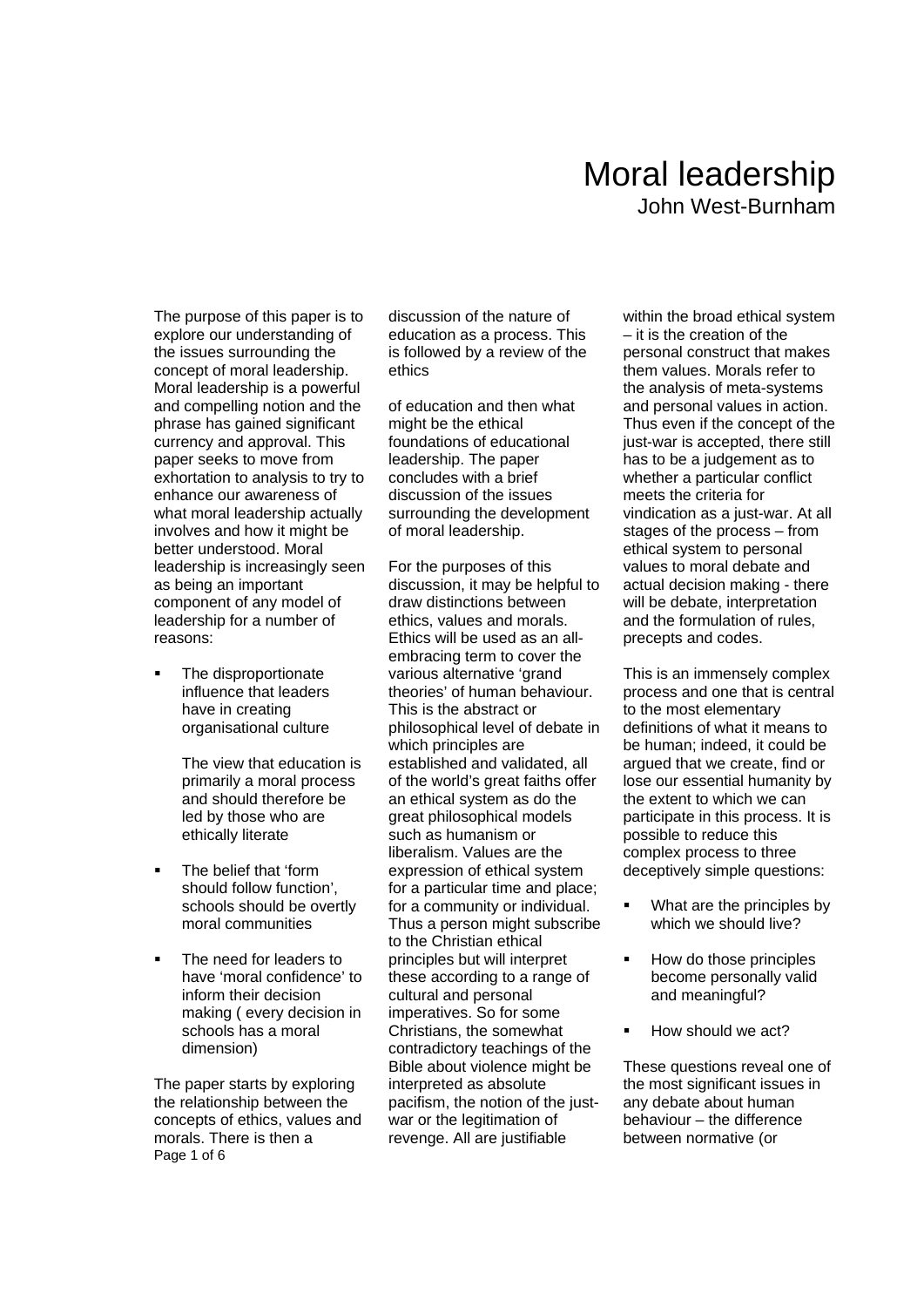prescriptive) statements and analytical statements. Normative statements are definitive, self-validating and are corroborated by reference to a higher authority. Analytical statements are derived from a process of critical elucidation and are often empirical in nature i.e. derived from observation and experience. Normative approaches to ethics tend to produce 'grand theories', analytical approaches focus on understanding behaviour and clarifying language and implicit assumptions.

It is much easier to adopt a normative stance – the ethical framework, personal values and moral behaviour tend to be defined in an authoritative way and there is only limited discretion or ambiguity available. For many this is comforting and reassuring and a reflection of a natural order. For others, such an approach is an abdication of personal responsibility and a denial of the integrity of the individual. It may well also be a repudiation of the world in which we live. The world is increasingly in the 'grey zone'.

We understand better that in conditions of extremity, there are rarely to be found comfortingly simple categories of good and evil, guilty and innocent. We know more about the choices and compromises faced by men and women in hard times, and we are no longer quick to judge those who accommodate themselves to impossible situations….. (Judt, (2001) p. xiv)

It is this move from ethical absolution to relativism – from acceptance and application to questioning and application that raises fundamental questions for educational leadership.

### **The Nature of Education**

If educational leadership is about more than managing successful schools then a number of profound issues are raised. The most fundamental questions centre on the nature of the educational process – 'What does it mean to educate someone?' and 'How do we recognise an educated person'? These are profound questions that will shape our understanding of schools, the curriculum, the roles of teachers and students and the nature of educational leadership. The issue is one of process and outcomes – How do we design an educational system that is ethical both in the way it works as well as in what it produces?

For example, most schools operate Rules, Codes of

Conduct etc which represent a moral hegemony and as such are unexceptional. Such rules and codes are usually normative rather than analytical and are implemented through hierarchical authority and sanctions. Compliance is rewarded and where interpretation is necessary, it is usually done by those in authority. Moral behaviour is thus defined and prescribed, there are sanctions and rewards and there is the assumption that the prevailing orthodoxy is right for all. This is clearly normative and prescriptive and models an ethical system which does not recognise the issues raised by Judt. Thus a first major issue for educational leaders is not just what ethical principles should inform behaviour but how and why such principles should be formulated and then how moral norms should be agreed. It is much easier to formulate ethical principles than it is to create a process which creates those principles by modelling them in action. This is reflected in the difference between **a priori** and **a posteriori** statements i.e. statements which are selfjustifying or justifiable only on the basis of experience respectively. This is at the heart of what it means to be educated – the acceptance of information or the creation of personal knowledge.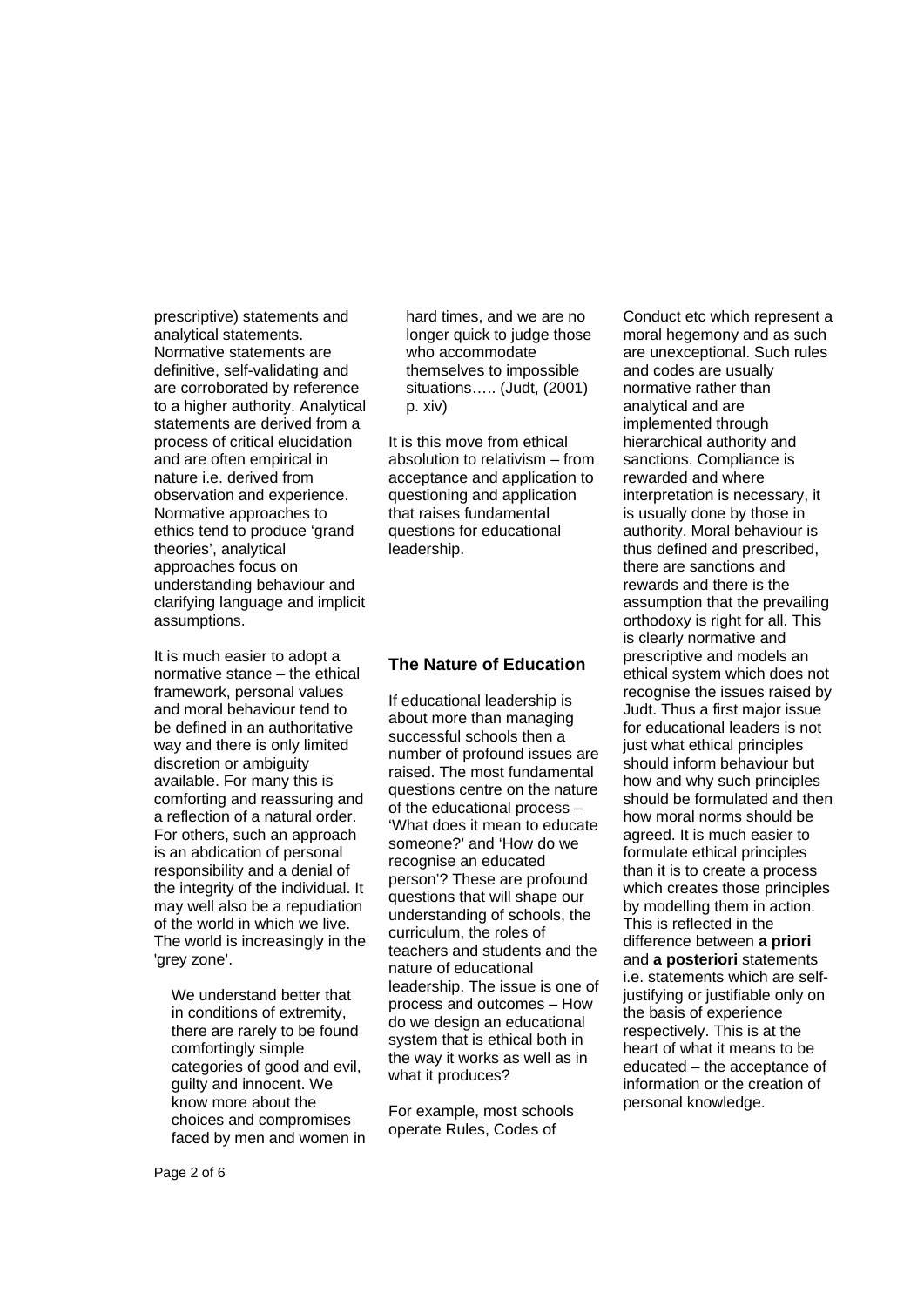# Moral leadership John West-Burnham

The difference is that between teaching someone to behave in a moral way and helping them to develop ethical understanding that is translated into a personal value system and so informs, and constructs, moral behaviour. For an educational leader, there are many themes or issues that require this sort of processing:

- the nature of childhood
- the concept of social iustice
- the related notions of equity and entitlement
- the potential tension between individual rights and public responsibilities
- the significance attached to personal autonomy
- the source of teachers' authority
- the nature of the learning process
- the purposes of education
- the place of leadership in education

Page 3 of 6 For each of these themes, there are ethical perspectives which have to be clarified. codified into a personal value system and then applied in the day-to-day life of a school. Schools are moral communities, there is no

aspect of school life that does not have an ethical antecedent, all decisions are based on personal value systems and the morality of the school is expressed through the daily concrete experiences of all its members. It is impossible to separate the educational process from ethical considerations as the decision to educate is, of itself, an ethical decision.

### **The Ethics of Education**

It is beyond the remit of this discussion to attempt to prescribe what **should** be the ethical foundations of education or even to describe what **could** be the basis for such a judgement. Rather it is important to analyse the basis on which the alternatives are identified and the means by which an ethical theory is chosen and developed into personal values.

The range of options of ethical systems is essentially the history of humanity. Individual choice will be largely determined by a range of cultural imperatives – of which education is probably the most powerful after the family and community. Ethical principals evolve and change in response to a wide range of complex variables and, in a form of natural selection, develop into distinct species which thrive in specific environments. There is

therefore a choice which is reflected in the notion of a pluralist society in which diversity of opinion is not only recognised but actually celebrated in those societies which allow such diversity.

For educational leaders in Anglophone and European countries, the choices are circumscribed by the overarching Judeo-Christian tradition and by the fact that they work in democracies in which most significant decisions about education are taken by governments and there is therefore a perceived public duty to implement such policy. However a cultural tradition, however persuasive, and a government policy, however large the majority, do not grant automatic ethical veracity. A number of tests are necessary and these might include the following:

- 1. To what extent does this ethical proposition meet the tests of logic and reason?
- 2. How far is a proposition consistent with our scientific knowledge?
- 3. What would happen if this proposition became a universal law?
- 4. What would be the impact of this proposition on existing cultural norms and patterns of behaviour?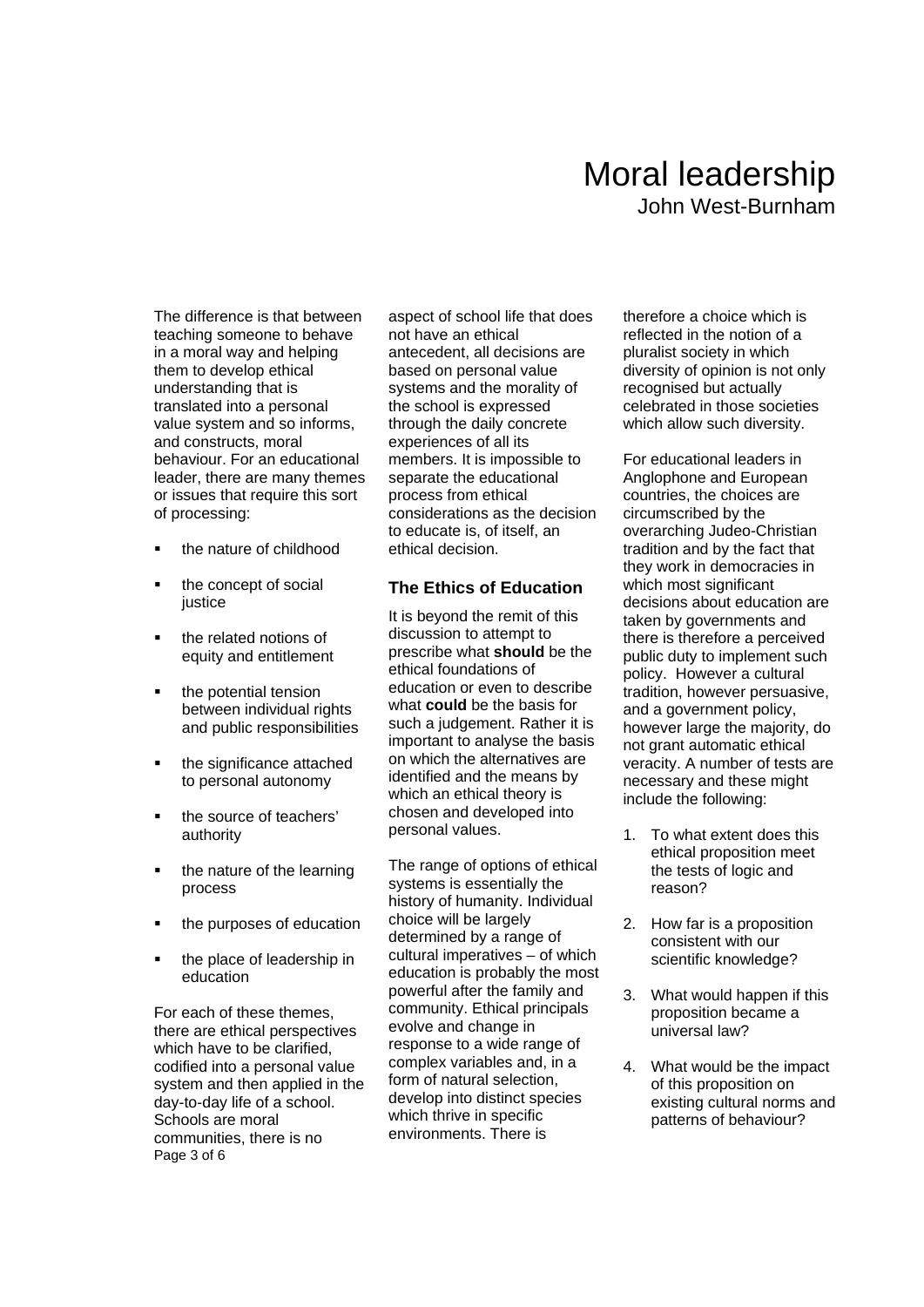- 5. If I were to adopt this proposition, what changes would occur in my life and would they be acceptable to my family and friends, those whom I work with and to me?
- 6. To what extent is this proposition consistent with higher order ethical principles?

A range of educational issues can be subjected to these tests and produce some interesting responses. Selection and streaming, for example, might be justified on short-term, expedient; grounds but have significant ethical implications in the broader scheme of things. Opposition to inclusion begs many significant ethical questions. Inevitably, in a complex society, responses will be couched with caveats and a hierarchy of significance and may well lead to the adoption of the "greatest happiness" argument. The danger is one of ethical pragmatism, adopting a stance because it is the least objectionable or because it comes closest to achieving consensus.

One of the reasons why we still debate the nature and purposes of education (and why we still need leadership in education) is that the simplistic quantitative or authoritative responses are not blindly accepted. If the 'right answer' exists and had been found,

then education would be a non-contentious human activity. But it remains a key debate in every society – even totalitarian democracies. How then is the educational leader to choose? By what criteria are policies to be accepted, rejected or undermined? On what basis are decisions to be taken when there is a genuine choice (and there still are many real choices to be made)?

The answer lies perhaps in the concept of ethical authenticity. Taylor (1991) captures this concept most powerfully:

There is a certain way of being that is my way. I am called upon to live my life in this way, and not in imitation of anyone else's. But this gives a new importance to being true to myself. If I am not, I miss the point of my life, I miss what being human is for me. Being true to myself means being true to my own originality, and that is something only I can articulate and discover. In articulating it, I am also defining myself. (p29)

The problems of the ethics of education are best resolved by authentic educationalists. The personal authenticity of those who lead the debate is the best guarantee that education will allow the development of the authenticity of all:

What our situation seems to call for is a complex, multilevelled struggle, intellectual, spiritual and political, in which the debates in the public arena interlink with those in a host of institutional settings, like hospitals and schools…….. (Ibid p120)

#### **Moral Leadership**

It follows from what has been written above that any discussion about the nature of schools is essentially a discussion about ethics. Given the significance that is attached to the role of leadership in schools, it follows that a significant component of the debate about leadership has to centre on its ethical components. However this somewhat blunt assertion needs to be developed to clarify exactly why moral leadership is significant. In this context, moral leadership is defined as:

*Leadership behaviour which is consistent withpersonal and organisational values which are in turn derived from a coherent ethical system.* 

Moral leadership is important for a complex range of interacting factors. Firstly, as mentioned above, education is, of itself, an ethically based process. Decisions as to the nature of the educational process are ethical decisions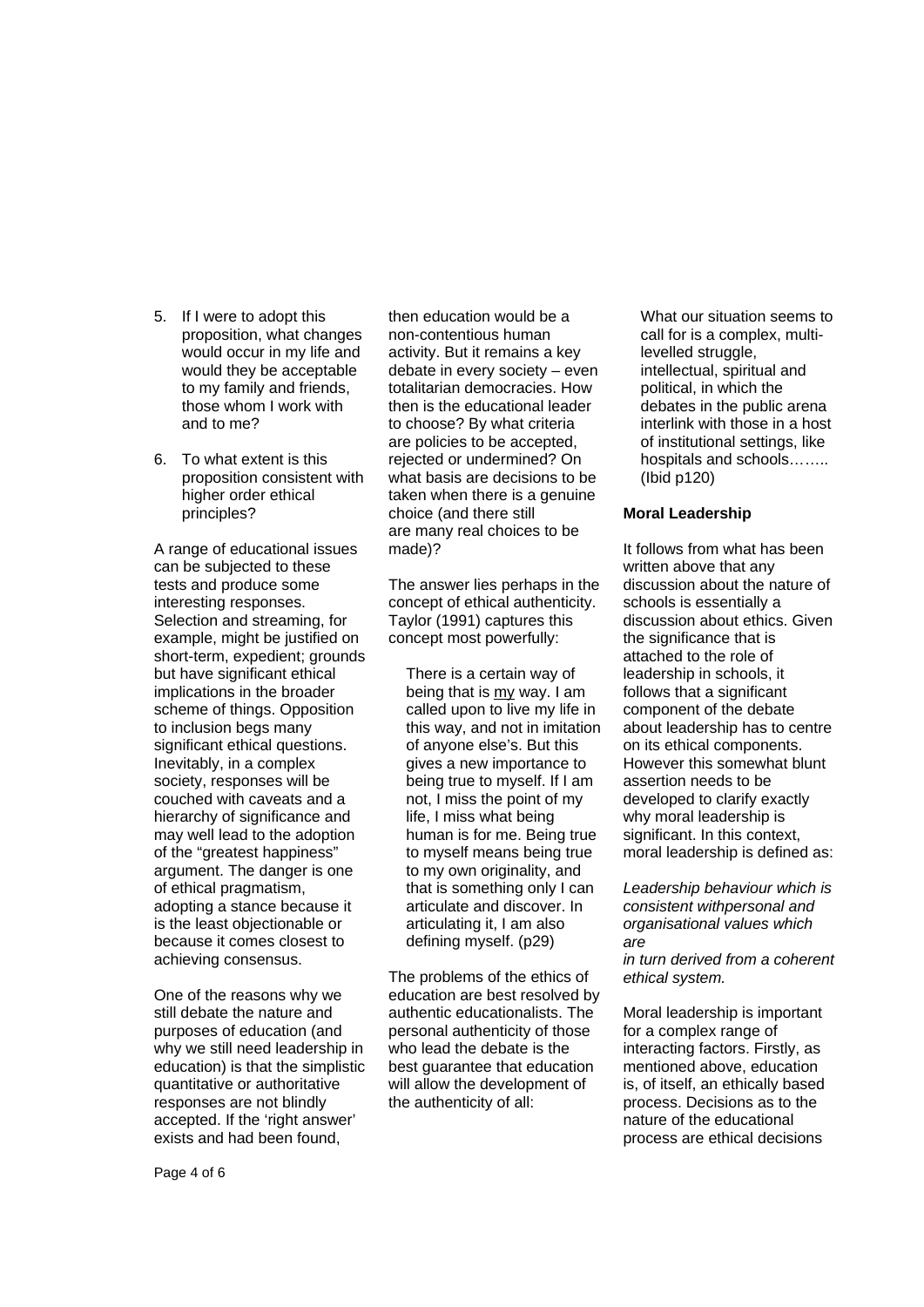## Moral leadership John West-Burnham

and, given the incredibly complex range of options and variables available, it would seem appropriate to argue that educational leaders should be ethically literate i.e. they should be able to lead and participate in debates about fundamental educational issues. For example, the debate about whether the core purpose of education should be liberal and humanistic or instrumental and reductionist is live and real in most western educational systems. Two real issues emerge for our understanding of leadership; firstly that leaders should understand the issues in the debate and secondly they should feel confident in participating in the debate.

The second issue is that teaching is, or aspires to be, a profession. There are multiple definitions of profession, professional and professionalism but one key characteristic is that professionals' work is characterised by its ethical purpose. Thus, at least in principle, doctors and nurses are concerned with relieving suffering; judges and lawyers with the search for justice. If teaching is concerned with the education of society then it surely follows that the leadership of teachers should be characterised as leadership of professionals and should therefore have an ethical dimension.

Schools are social communities and this gives rise to the third proposition about educational leadership. One of the defining characteristics of a healthy community is that there is a consensus about the values by which it should live and that one of the functions of leadership in a community in the articulation of, and sustained engagement with, the values that facilitate social cohesion. Leadership of a community involves securing agreement as to what constitutes the moral consensus, interpreting that consensus to respond to new situations and ensuring that the prevailing hegemony works for all members of the community.

The fourth aspect of moral leadership relates to the culture of a school. Culture is simplest and best defined as 'the way we do things round here'. In essence, culture refers to the language, symbolism and behaviour of an organisation. It is thus a powerful expression of, and reinforcing agent for, the moral purpose of the organisation. It is in the symbolic role of leadership that there are the greatest opportunities to reinforce, extend and apply community values and this is powerfully reflected in the language and rituals of many schools.

The final element to be considered in this section is the notion of the leader as a model. In many societies, one of the defining characteristics of leadership is that it is the exemplification of what that society most values. This imposes an incredible burden on the individual and it may not be sustainable but in essence one of the justifications for having leaders is that they help us see how we should be. However, given the status and authority accorded to leaders, not least in schools, there does seem to be a justification for the expectation that the behaviour of leaders will model and exemplify the expectations of the community in the professional context if no other. This is not to argue that every leader should be a paragon but rather that their actions should be seen to the ethically based, value driven and morally consistent.

This clearly calls for a model of leadership which is of a different order of significance to the notions of effective management and successful headship or the limited definitions of leadership which only focus on improvement or instruction. We expect our doctors to understand the ethics underpinning their medical decisions; we expect our judges' decisions to be rooted in

jurisprudence, not just the application of statute; so we

Page 5 of 6